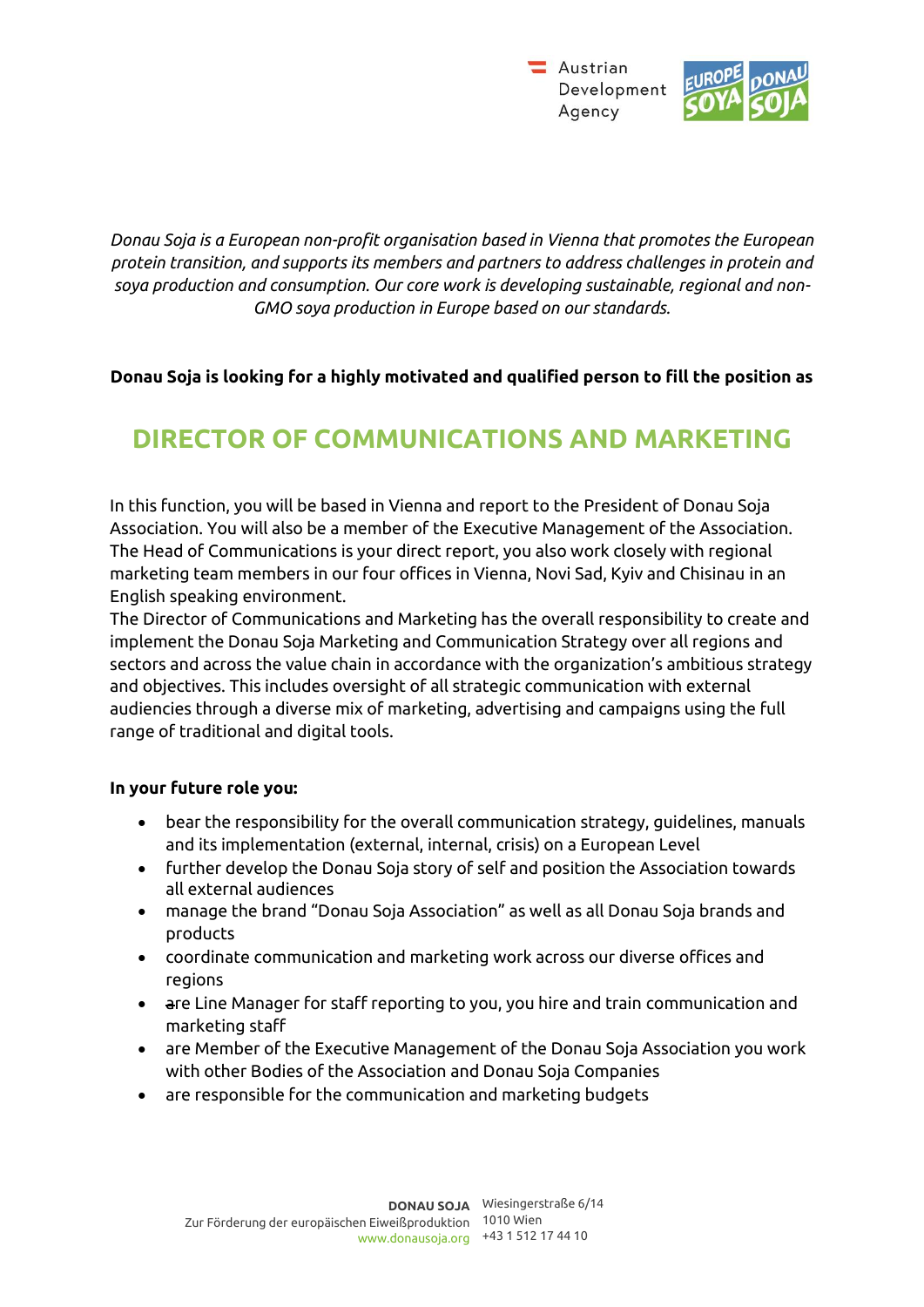

- are responsible for the overall coordination of the organisation´s European and regional campaigns, multilingual websites, social media and other communication channels as well as all publications and events
- speak for the organisation at events and interact with relevant media, organisations and stakeholders

### **Job requirements:**

- Relevant experience in communication and marketing for sustainable commodities and brands in the European B2B market, including supervisory and comprehensive corporate communication.
- University degree in Communications, Marketing, Public Relations, or a similar qualification
- Proven work experience in a similar environment including leadership competence
- Excellent verbal and written communication skills in English; German and other European languages are a plus.
- Excellent managerial and organisational abilities
- Excellent communication skills: ability to work with management, employees, media, and the larger community, strong interpersonal skills, ability to offer sound media relations advice to senior leadership
- Experienced working in an international environment, physically, digitally and hybrid
- Environmental or agronomic background is an asset
- Pro-active and passionate personality, self-motivated and flexible
- Structured and well-organised way of working

### **We offer you:**

- Contribution to shaping the future of a successful and fast growing international not-for-profit organisation
- Working in an international team (colleagues from seven European countries)
- Working at the interface between the private sector, politics and civil society
- Full-time position (38,5 hours/week)
- Office based in Vienna's city center

Donau Soja is committed to achieving diversity within its workforce, and encourages all qualified applicants, irrespective of gender, nationality, disabilities, sexual orientation, culture, religious and ethnic backgrounds to apply. All applications will be treated in the strictest confidence.

At the beginning of 2017, Donau Soja and Austrian Development Agency (ADA) started the Strategic Partnership Programme in Moldova, Ukraine, Serbia and Bosnia and